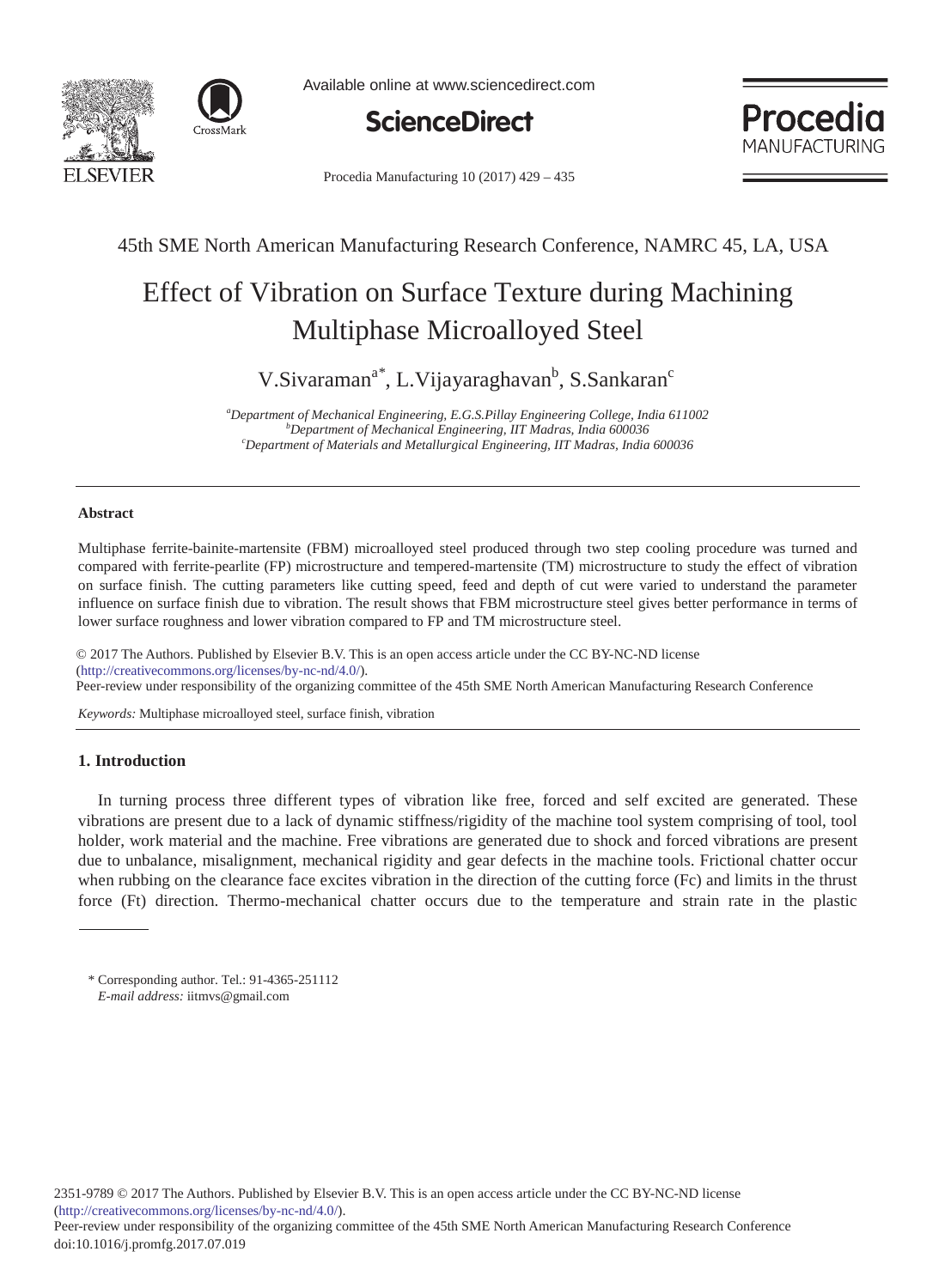deformation zone [1]. Self excited vibrations are classified into primary and secondary chatter. Primary chatter is caused by friction between tool and workpiece, thermomechanical process or by mode coupling. Secondary chatter is caused by the regeneration of a wavy surface on the work piece. Secondary chatter or regenerative vibration is the most destructive among all vibrations [2]. Chatter vibrations occur due to instability in the dynamic cutting process. Instability occurs when the excitation frequency in cutting is equal/close to one of the natural frequencies of machine tool [3]. Modulated chip thickness that forms due to vibration increases the cutting force dynamically which in turn increases vibration amplitudes and degrade the surface quality [4]. The occurrence of chatter produces following negative effects: 1. Poor surface quality 2. Excessive noise and tool wear 3. Machine tool damage and reduced material removal rate 4. Waste of work material, energy 5. Increased cost in terms of production time, recycling of waste material [5]. Thomas et al. (1996), investigated the effect of tool vibrations on surface roughness during lathe dry turning process. It is reported that correlation between surface roughness and tool dynamic force exist only when operating in the built-up edge range. The built-up edge formation deteriorates the surface roughness and increases the dynamic forces acting on the tool. The built-up edge formation is minimized by increasing depth of cut and tool vibration [6].

Suyama et al. (2016), studied tool vibration in internal turning of hardened steel using CBN tool. Tool vibration is more critical in turning hardened steel since this operation replace grinding. The influence of cutting conditions, material of the tool bar, tool overhang (L/D ratio) in the workpiece surface roughness and tool life were studied. Radial vibration influence more on surface roughness than tangential direction. The result shows that vibration and material of the tool holder plays a secondary role in surface finish [7]. Upadhyay et al. (2013), developed artificial neural network model to correlate acceleration amplitude of vibrations in axial, radial, and tangential directions with surface roughness. The result shows that acceleration produced in radial direction is more followed by tangential and axial direction. It is also seen that for higher radial acceleration the surface roughness is higher [8]. Abouelatta and Madl (2001), also formed a regression model to predict surface roughness and tool vibration in radial and feed direction during turning free machining steel [9]. Hessainia et al. (2013), conducted turning test on 42CrMo4 steel and predicted the surface roughness and vibration in radial and tangential direction. The optimum parameters were found using response surface methodology (RSM) technique. It is reported that higher speed with lower feed and lower depth of cut gives optimum surface finish. The vibration was measured in terms of acceleration and it is seen that acceleration in the radial direction is more compared to tangential direction [10]. Dimla (2004), studied the impact of cutting conditions on cutting forces and vibration signals in turning with plane face geometry inserts. It is observed that acceleration amplitude were higher in work tool than fresh tool and this discrepancy may due to crater wear, BUE formation at lower cutting speed and alteration in the tool chip contact length. It is also seen that worn tool produces higher resonant frequency than fresh tool [11].

Bonifacio and Diniz (1994), reported that during turning AISI 4340 steel with coated carbide tool the feed rate influence only on surface roughness and did not influence much on vibration signal [12]. Chelladurai et al. (2008), reported that tool vibration increases with increase in depth of cut as well as increase in flank wear. This increase in vibration is due to an increase in cutting force which reduces stiffness of the cutting tool. The amplitude of vibration in terms of acceleration (g) increases with increase in feed rate which results in increased dynamic cutting force. The increase in dynamic cutting force is associated with reduction in the stiffness of the cutting tool. Increase in cutting speed reduces the cutting force and hence reduces the vibration [13]. In this research work the effect of axial vibration on surface roughness were studied for three different microstructure steels by varying the cutting parameters like cutting speed, feedrate and depth of cut.

#### **2. Experimental Procedure**

# *2.1 Material Processing*

The medium carbon microalloyed steel (38MnSiVS5) was processed to produce ferrite – bainite-martensite (FBM), tempered-martensite (TM) and ferrite-pearlite (FP) microstructure steel. The processing sequence is shown in Figure 1.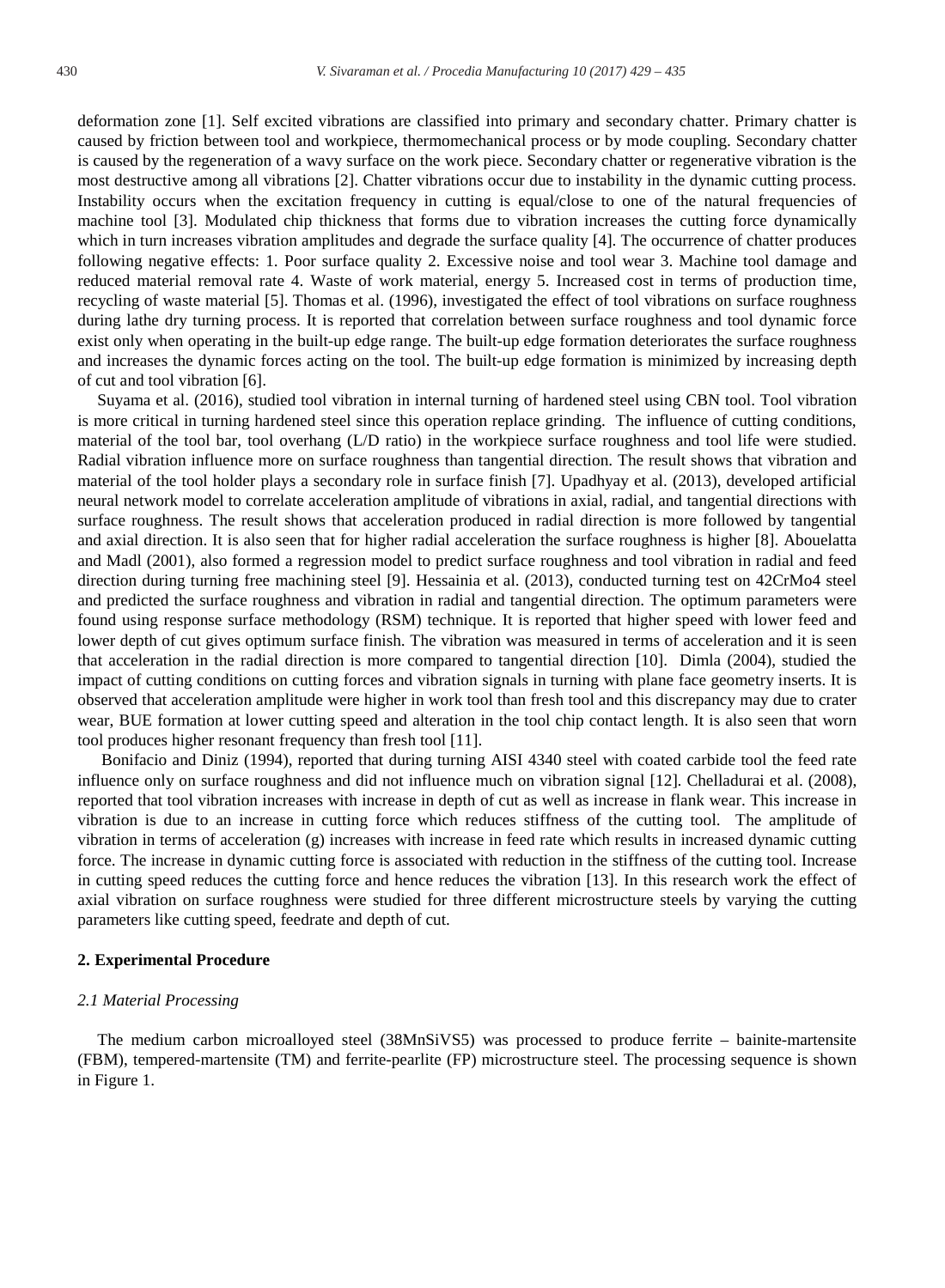

Fig.1. Processing sequence to produce medium carbon microalloyed steel [14]

Table 1 The chemical composition of 38MnSiVS5

| $\mathbf{C}$ | — Si | Mn |                                                  |  | $\mathbb N$ | Fe. |
|--------------|------|----|--------------------------------------------------|--|-------------|-----|
|              |      |    | 0.38 0.68 1.5 0.022 0.06 0.11 0.066 0.18 Balance |  |             |     |

#### *2.2 Machining*

The machining was carried out in a conventional high speed lathe with dry environment. Uncoated SNMG 120408 was used as a cutting tool. Two cutting speeds (40m/min and 100m/min) with feedrate (0.05mm/rev, 0.125 mm/rev and 0.2 mm/rev) along with depth of cut (0.1mm, 0.3mm, 0.5mm) were chosen as cutting parameters for machining trials. Mahr perthometer was used to measure the surface roughness and Dytran make miniature (model 3145 AG) accelerometer was used which has a sensitivity of 100 mV/g to measure vibration. The accelerometer was fixed in the tool holder near the cutting insert along the feed direction. The vibration signals are sent to data acquisition card and then the inbuilt Fast Fourier Transform (FFT) analyzer has been used to convert time domain to frequency domain. The vibrations are measured in terms of acceleration. The experimental setup is shown in Figure 2.



Fig. 2. Experimental setup to measure vibration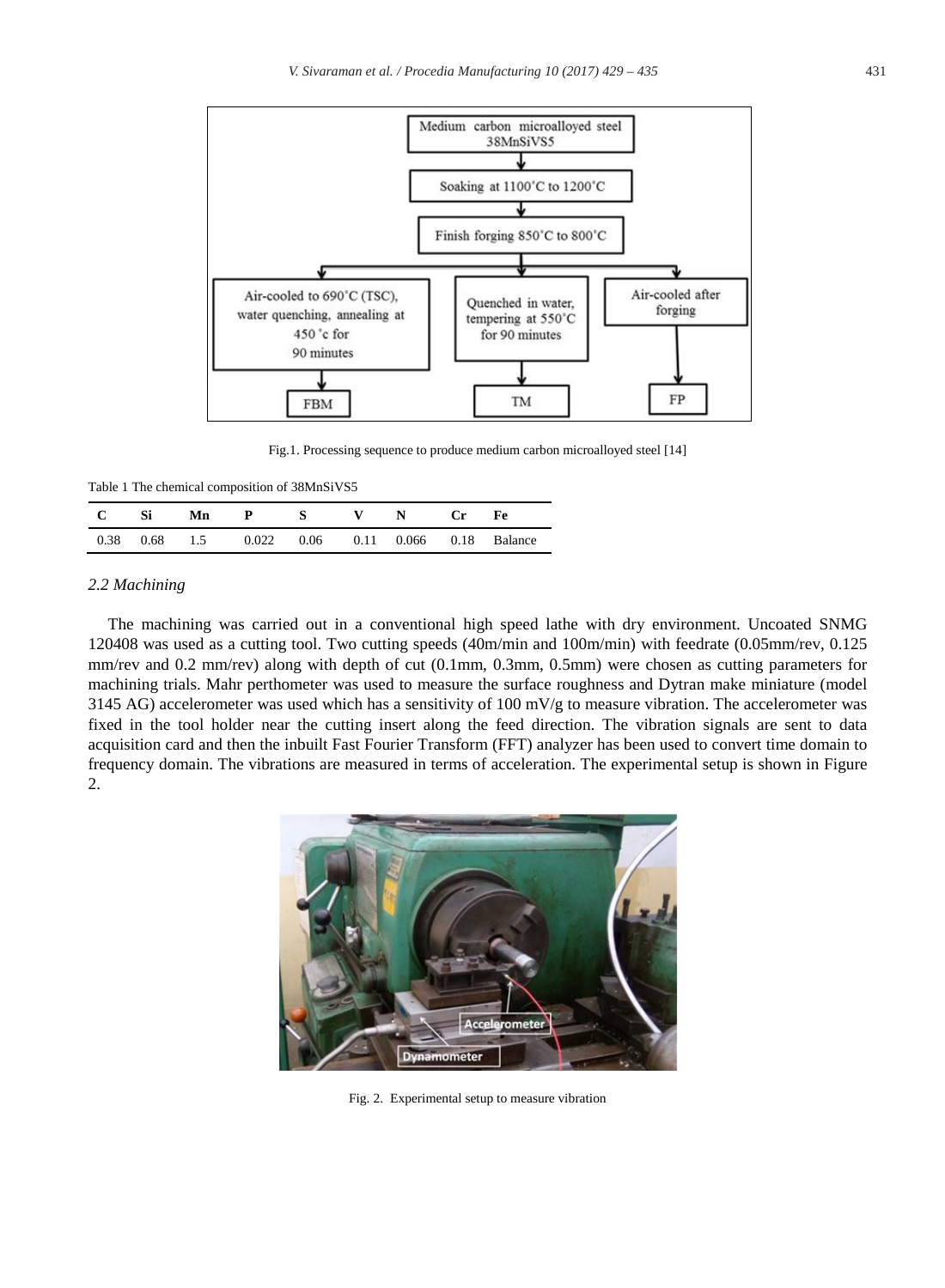## **3. Results and Discussion**

The three different microstructures obtained through thermomechanical processing 38MnSiVS5 steel are shown in Figure 3. Soft polygonal ferrites are seen in FP microstructure and bainite-martensite (BM) colonies are seen in FBM microstructure. Uniform distributions of carbides are seen in TM microstructure.



Fig. 3. Scanning electron micrograph of a) FP b) FBM c) TM [14]

The hardness and strength of the materials are given in Table 2. It is observed that the hardness of the BM colonies and TM structures are comparable.

Table 2 Hardness and Strength of three different microstructures [15]

| <b>Parameter</b>          | FP                                        | FBM                               | TM          |
|---------------------------|-------------------------------------------|-----------------------------------|-------------|
| Microhardness (HV0.1)     | Pearlite (290 - 301)<br>Ferrite (240-265) | Ferrite (270-285)<br>BM (325-345) | $330 - 347$ |
| 0.2% Yield strength (MPa) | 721                                       | 1284                              | 1185        |

The stress strain graph of different steel as seen in Figure 4 shows that yield drop is seen in FP microstructure and also exhibit strain hardening. The FBM and TM exhibit high strength compared to TM.



Fig. 4. Stress-Strain graph of three different steels [15]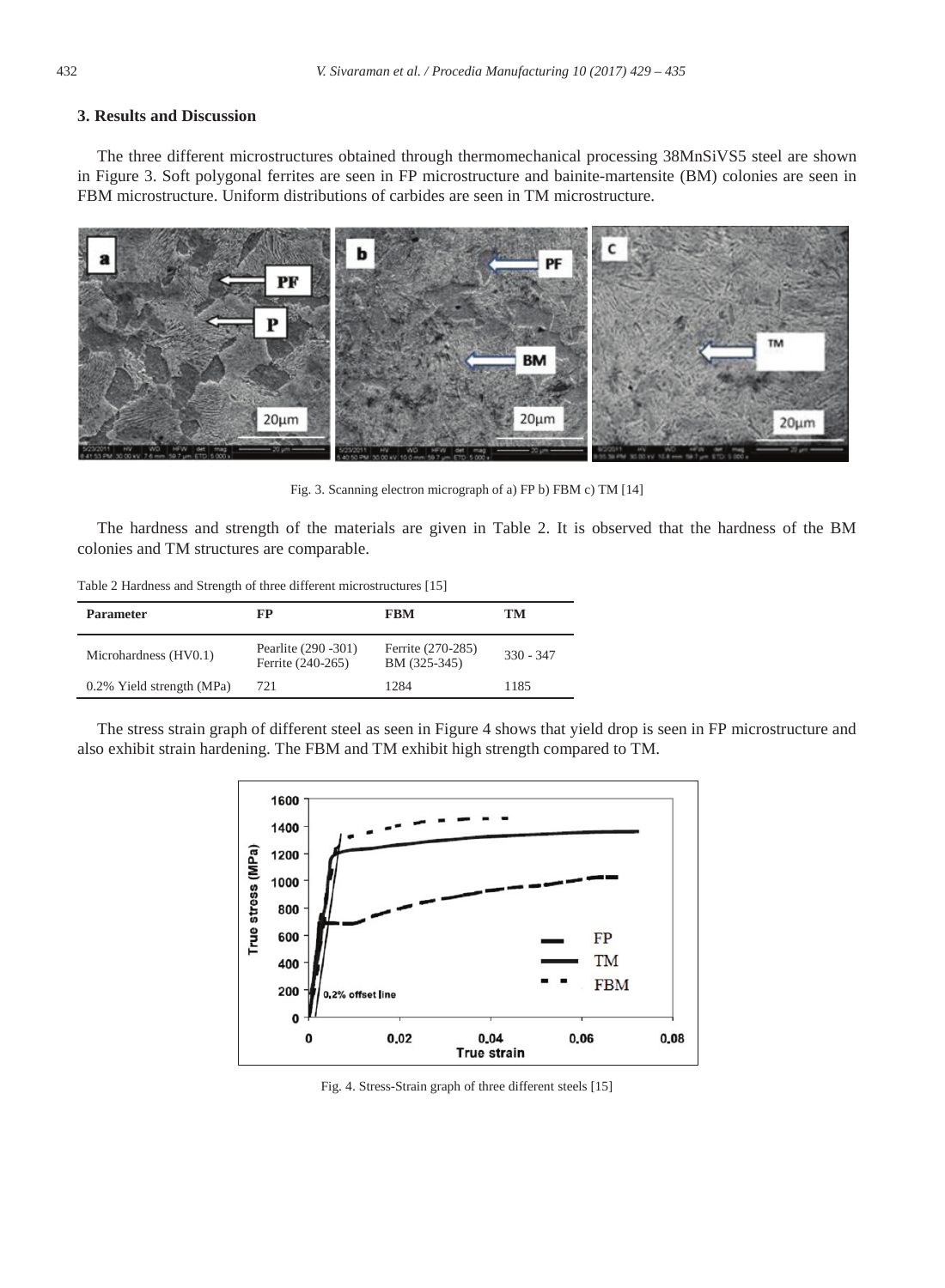#### *3.1 Effect of Vibration on Surface Finish*

The three different microstructures namely ferrite-pearlite, ferrite-bainite-martensite, tempered martensite were machined for different cutting conditions to understand the effect of vibration on surface roughness. The acceleration is measured in terms of G. The acceleration and surface roughness obtained for minimum and maximum range of cutting speed with different cutting conditions are shown in Table 3. The frequency and time domain signal for dry run and cutting speed 40 m/min, 0.125s mm/rev feed rate with 0.3 mm depth of cut is shown in Figure 5.

| S.NO. | <b>Speed</b><br>(m/min) | Feed<br>(mm/rev) | <b>DOC</b><br>(mm) | Ra<br>$(\mu m)$<br>[FP] | Ra<br>$(\mu m)$<br>[TM] | Ra<br>$(\mu m)$<br>[FBM] | Gn<br>[FP] | Gn<br>[TM] | Gn<br>[FBM] |
|-------|-------------------------|------------------|--------------------|-------------------------|-------------------------|--------------------------|------------|------------|-------------|
| 1.    | 40                      | 0.05             | 0.1                | 3.43                    | 0.96                    | 1.21                     | 0.87       | 0.64       | 0.51        |
| 2.    | 40                      | 0.125            | 0.3                | 4.80                    | 2.22                    | 1.40                     | 1.30       | 0.81       | 0.75        |
| 3.    | 40                      | 0.2              | 0.5                | 4.23                    | 2.38                    | 1.96                     | 1.19       | 0.67       | 0.59        |
| 4.    | 100                     | 0.05             | 0.1                | 4.19                    | 0.99                    | 0.61                     | 0.63       | 0.47       | 0.39        |
| 5.    | 100                     | 0.125            | 0.3                | 0.88                    | 0.75                    | 0.73                     | 0.86       | 0.63       | 0.45        |
| 6.    | 100                     | 0.2              | 0.5                | 1.39                    | 1.93                    | 1.74                     | 0.47       | 0.59       | 0.51        |

Table 3 Acceleration (g) and surface roughness (Ra)

It is observed that there is a correlation exists between vibration and surface roughness. The chosen feed and depth of cut confine machining to the nose region of the tool. Under such micro machining conditions feedrate will be proportional to the edge radius of the cutting tool. With lower cutting condition of 40m/min, 0.05 mm/rev, 0.1 mm the surface finish is poor for FP structure compared to TM and FBM. The acceleration corresponding to the above cutting condition is also higher. For the same cutting speed, as the feedrate is increased to 0.125mm/rev along with 0.3 doc., the surface roughness and acceleration are increases for FP. This is mainly due to the presence of BUE. Similarly increase in acceleration for TM and FBM is reflected on the surface finish. For higher cutting feed of 0.2 mm/rev and depth of cut of 0.5 mm the cutting become steadier due to this the acceleration is getting reduced for FP. It is observed that increase in feed and depth of cut reduces the vibration for constant spindle speed. By increasing the spindle speed from 40 m/min to 100 m/min the vibration is getting reduced this is evidenced from the decrease in acceleration values for 100m/min compared to 40m/min. Compared to TM and FBM, FP microstructure steel exhibit higher acceleration. This is mainly due to the affinity between the work material and cutting tool is more due to the presence of polygonal ferrite. This results in the formation of BUE and is shown in Figure 6. Even though the strength is increased for FBM steel compared to TM, the acceleration are low this is due to the presence of soft polygonal ferrite and bainite along with small amount of martensite. The soft polygonal ferrite along with bainite suppress the vibration and help to deform smoothly during machining. This is not happening with TM due to the uniform distribution of carbide.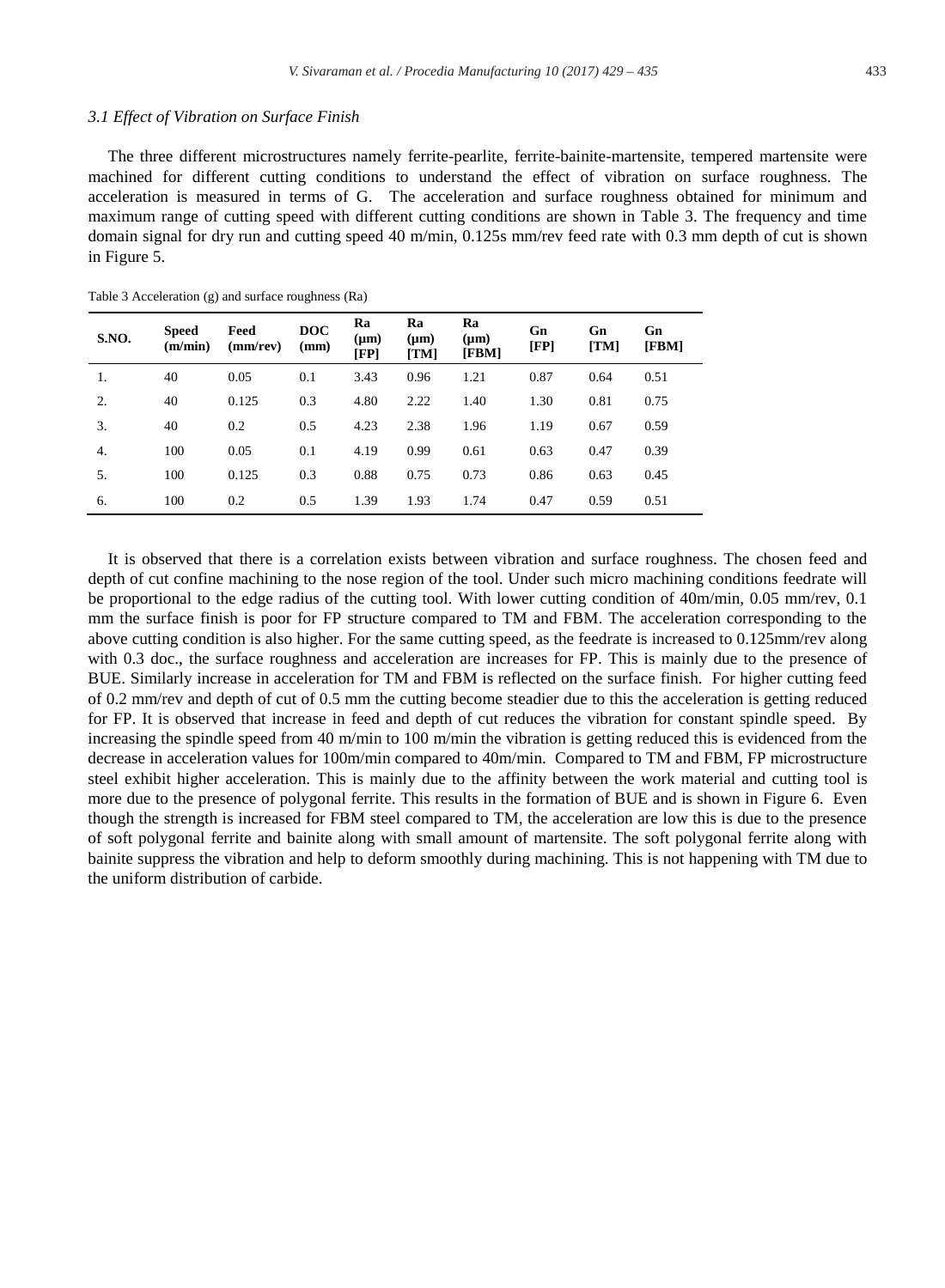

Fig. 5. Response signal during turning (a,c) frequency domain (b,d) time domain. [a,b] with an idle spindle speed of 450 rpm [c,d] during machining with cutting condition 40m/min, 0.125 mm/rev, 0.3 mm doc.



Fig. 6. Formation of BUE for ferrite-pearlite (FP) microstructure at cutting condition 40m/min,0.05mm/rev and 0.1mm.

#### **4. Conclusion**

The machining of three different microstructure steels like FBM, TM and FP were carried out to study the effect of cutting parameters on vibration and surface finish. Based on the experimental results following conclusions are drawn.

- $\triangleright$  The study on the influence of vibration on surface roughness revealed that at lower cutting conditions like cutting speed 40 m/min, feed rate 0.05 mm/rev with 0.1 DOC the acceleration observed is more for FP followed by TM and FBM. TM produce good surface finish compared to TM and FBM at lower cutting conditions due to the presence of uniform carbides.
- ¾ The formation of built-up edge increases the magnitude of vibration and surface roughness at higher feedrate and also it is observed that the increase in spindle speed from 40 m/min to 100 m/min reduces the vibration.